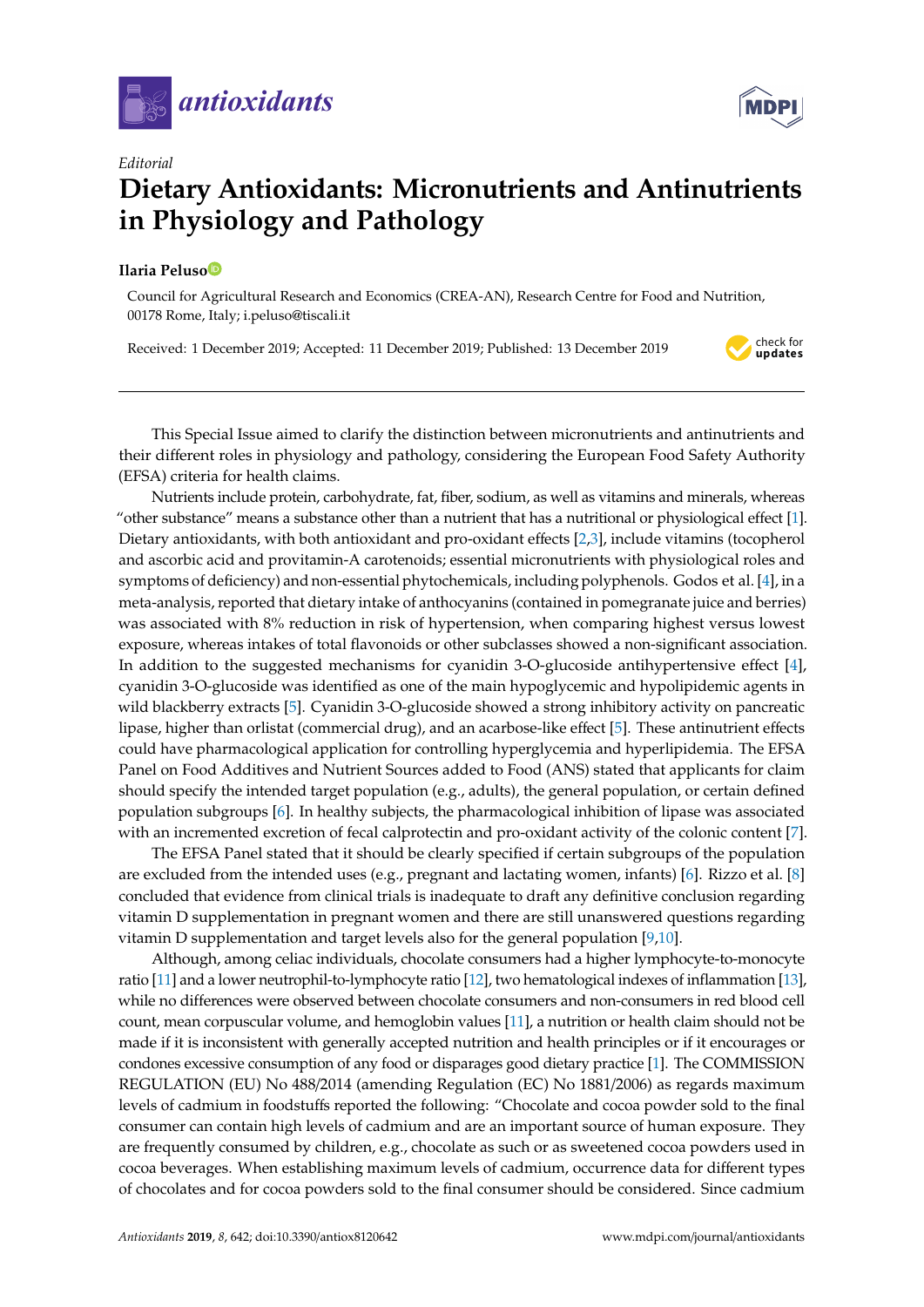levels in cocoa products are related to their cocoa content, it is appropriate to establish different maximum levels of cadmium for products containing different percentages of cocoa. This should ensure that the maximum levels may also be complied with by chocolates with a higher percentage of cocoa." [\[14\]](#page-2-5). Levels of flavanols comparable to those of formulated supplements can be reached with 180 g of apples or 8 g of dark chocolate, and a serving of 150–200 g of red fruits may yield amounts of flavanols and anthocyanins that are comparable to those of formulated supplements [\[15\]](#page-2-6). The EFSA Panel concluded that there is evidence from interventional clinical trials that the intake of doses equal to or above 800 mg epigallocatechin gallate (EGCG)/day taken as a food supplement has been shown to induce a statistically significant increase of serum transaminases in treated subjects compared to control [\[16\]](#page-2-7). Although the mean daily intake of EGCG resulting from the consumption of green tea infusions ranges from 90 to 300 mg/day, exposure by high-level consumers is estimated to be up to 866 mg EGCG/day [\[16\]](#page-2-7). Obesity stigma is an emergent phenomenon that can lead to significant negative health impacts [\[17\]](#page-2-8), and liver toxicity has been reported in a 56-year-old woman who admitted that for obesity she had only been drinking broccoli juice (800 cc per day) during the preceding four weeks [\[18\]](#page-2-9).

On the other hand, higher orthorexia nervosa risk has been reported in cancer patients [\[19\]](#page-2-10). Among polyphenols, curcumin, a dietary pigment and the main active component of the spice turmeric (*Curcuma longa*), has gained attention from scientists worldwide for its anticancer potential, but the results of human clinical trials have proven mostly to be inconclusive [\[20\]](#page-2-11). Toxicological data are included in the "Guidance on safety evaluation of sources of nutrients and bioavailability of nutrient from the sources" [\[6\]](#page-1-5), and Cianfruglia et al. [\[21\]](#page-2-12) studied the potential side effects of curcumin.

In conclusion, as previously suggested by Calder [\[22\]](#page-2-13), "nutrition science would be wise to adopt practices more akin to pharma when evaluating the functional properties and health impacts of foods, nutrients and non-nutrient food components".

**Funding:** This research received no external funding.

**Conflicts of Interest:** The author declare no conflict of interest.

## **References**

- <span id="page-1-0"></span>1. The REGULATION (EC) No. 1924/2006 of the European Parliament and of the Council of 20 December 2006 on Nutrition and Health Claims Made on Foods. Available online: http://[www.legislation.gov.uk](http://www.legislation.gov.uk/eur/2006/1924/chapter/i)/eur/2006/ 1924/[chapter](http://www.legislation.gov.uk/eur/2006/1924/chapter/i)/i (accessed on 12 December 2019).
- <span id="page-1-1"></span>2. Eghbaliferiz, S.; Iranshahi, M. Prooxidant Activity of Polyphenols, Flavonoids, Anthocyanins and Carotenoids: Updated Review of Mechanisms and Catalyzing Metals. *Phytother. Res.* **2016**, *30*, 1379–1391. [\[CrossRef\]](http://dx.doi.org/10.1002/ptr.5643)
- <span id="page-1-2"></span>3. Du, J.; Cullen, J.J.; Buettner, G.R. Ascorbic acid: Chemistry, biology and the treatment of cancer. *Biochim. Biophys. Acta* **2012**, *1826*, 443–457. [\[CrossRef\]](http://dx.doi.org/10.1016/j.bbcan.2012.06.003) [\[PubMed\]](http://www.ncbi.nlm.nih.gov/pubmed/22728050)
- <span id="page-1-3"></span>4. Godos, J.; Vitale, M.; Micek, A.; Ray, S.; Martini, D.; Del Rio, D.; Riccardi, G.; Galvano, F.; Grosso, G. Dietary Polyphenol Intake, Blood Pressure, and Hypertension: A Systematic Review and Meta-Analysis of Observational Studies. *Antioxidants (Basel)* **2019**, *8*, 152. [\[CrossRef\]](http://dx.doi.org/10.3390/antiox8060152) [\[PubMed\]](http://www.ncbi.nlm.nih.gov/pubmed/31159186)
- <span id="page-1-4"></span>5. Spínola, V.; Pinto, J.; Llorent-Martínez, E.J.; Tomás, H.; Castilho, P.C. Evaluation of Rubus grandifolius L. (wild blackberries) activities targeting management of type-2 diabetes and obesity using in vitro models. *Food Chem. Toxicol.* **2019**, *123*, 443–452. [\[CrossRef\]](http://dx.doi.org/10.1016/j.fct.2018.11.006) [\[PubMed\]](http://www.ncbi.nlm.nih.gov/pubmed/30408537)
- <span id="page-1-5"></span>6. EFSA Panel on Food Additives and Nutrient Sources added to Food (ANS). SCIENTIFIC OPINION ADOPTED: 16 May 2018. Guidance on safety evaluation of sources of nutrients and bioavailability of nutrient from the sources. *EFSA J.* **2018**, *16*, 5294. [\[CrossRef\]](http://dx.doi.org/10.2903/j.efsa.2018.5294)
- <span id="page-1-6"></span>7. Morales, P.; Fujio, S.; Navarrete, P.; Ugalde, J.A.; Magne, F.; Carrasco-Pozo, C.; Tralma, K.; Quezada, M.; Hurtado, C.; Covarrubias, N.; et al. Impact of Dietary Lipids on Colonic Function and Microbiota: An Experimental Approach Involving Orlistat-Induced Fat Malabsorption in Human Volunteers. *Clin. Transl. Gastroenterol.* **2016**, *7*, e161. [\[CrossRef\]](http://dx.doi.org/10.1038/ctg.2016.20) [\[PubMed\]](http://www.ncbi.nlm.nih.gov/pubmed/27054579)
- <span id="page-1-7"></span>8. Rizzo, G.; Garzon, S.; Fichera, M.; Panella, M.M.; Catena, U.; Schiattarella, A.; de Franciscis, P.; Vilos, G.; Tesarik, J.; Török, P.; et al. Vitamin D and Gestational Diabetes Mellitus: Is There a Link? *Antioxidants (Basel)* **2019**, *8*, 511. [\[CrossRef\]](http://dx.doi.org/10.3390/antiox8110511) [\[PubMed\]](http://www.ncbi.nlm.nih.gov/pubmed/31731439)